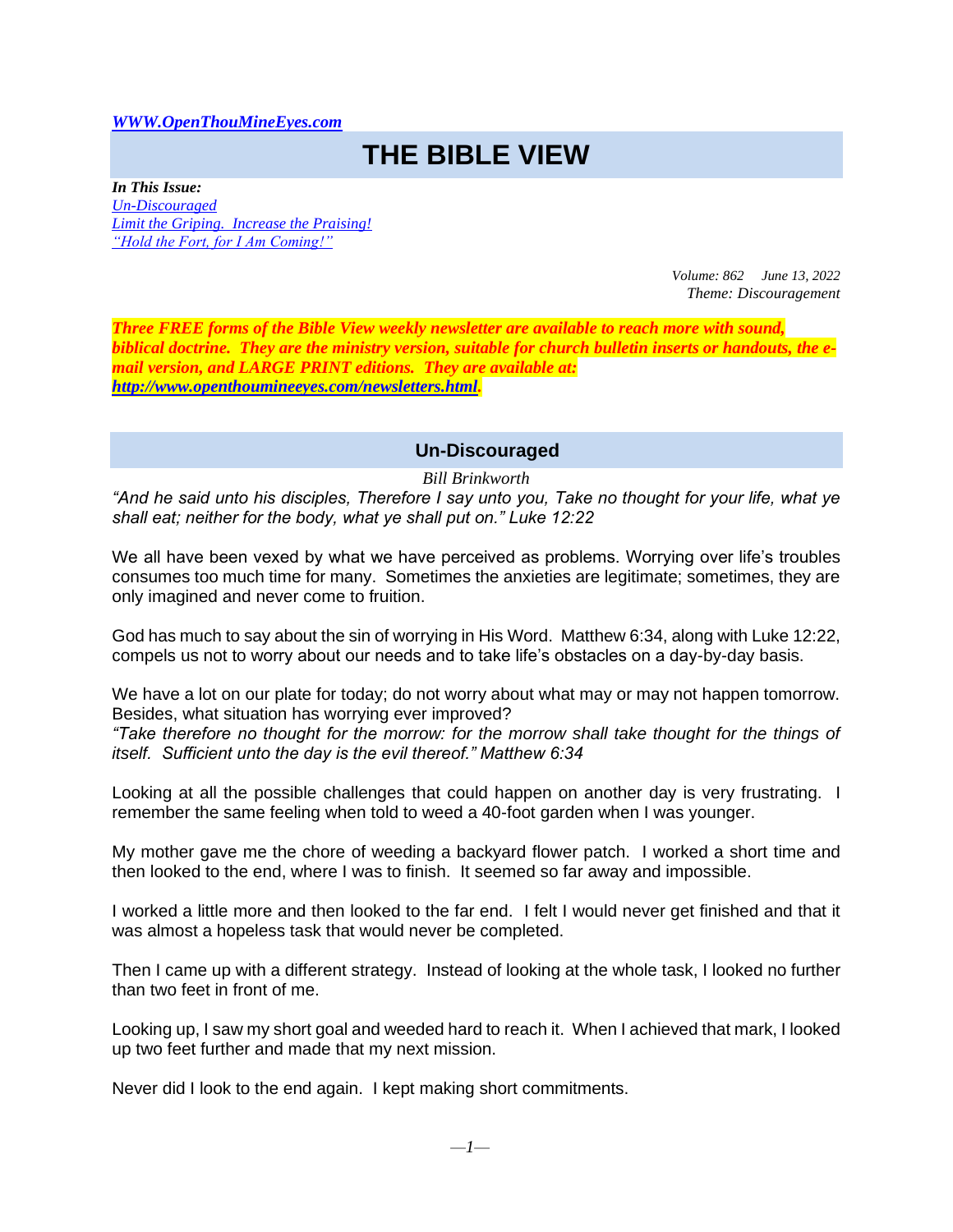I do remember at one point, which did not seem that long after starting, where I did permit myself to look back at where I had started.

The beginning point was far, far behind me. I did accomplish something. I was beginning to realize that the task was obtainable.

Again, I returned to my two-foot tasks. Before long, my next look at the two-foot objective made me realize it was the end.

Small bites at the task and not fretting over the overall picture made the job seem faster to complete and less agonizing. I learned from that chore to set shorter goals and keep plodding at them until the main goal was reached.

Life has many challenges that we will face. God does not give us more than we can handle. Be concerned with what God gives us to do today. When tomorrow comes, he will also give us the grace to meet the challenges we face on that day.

## **"Anxiety springs from the desire that things should happen as we wish rather than as God wills."** *— Author Unknown*

# **Limit the Griping. Increase the Praising!**

### *Bill Brinkworth*

<span id="page-1-0"></span>One reason people should daily read their Bible is to understand how to handle even the "little" problems. In II Corinthians 2, we read that Paul learned a principle from experiences and shared it with his Corinthian friends. He did not want them to learn the same lesson he did the hard way. What he realized can be known by today's Christians when the situation is also faced. *"But I determined this with myself, that I would not come again to you in heaviness. 2 For if I make you sorry, who is he then that maketh me glad, but the same which is made sorry by me?..."*

*II Corinthians 2:1-4*

There is time to share one's problems with friends and acquaintances, but it is not all the time! Paul learned that if he griped, complained, and shared all his sorrows all the time, there would be consequences. When it came time for his friends to encourage him, none would be left to help him (II Corinthians 2:1-4). They would all be too sorrowful and discouraged to console him.

Everyone knows a constant griper. They complain about their job, parents, finances, politics, and much more.

After the grumbler shares their load of concerns and worries, their friends will often be depressed and discouraged. The source of the complainer's "pick-me-ups" will be sadder than the complainer. There will be no one to encourage the person when he needs it.

After a while, many listeners soon realize that listening to the other person's moaning and groaning gets them so depressed that they avoid being around that person. The complainer's problems increase when his circle of confidants is ducking for cover when he comes around.

Constant complaining grows tiresome to some. It does more damage if the griper is a Christian.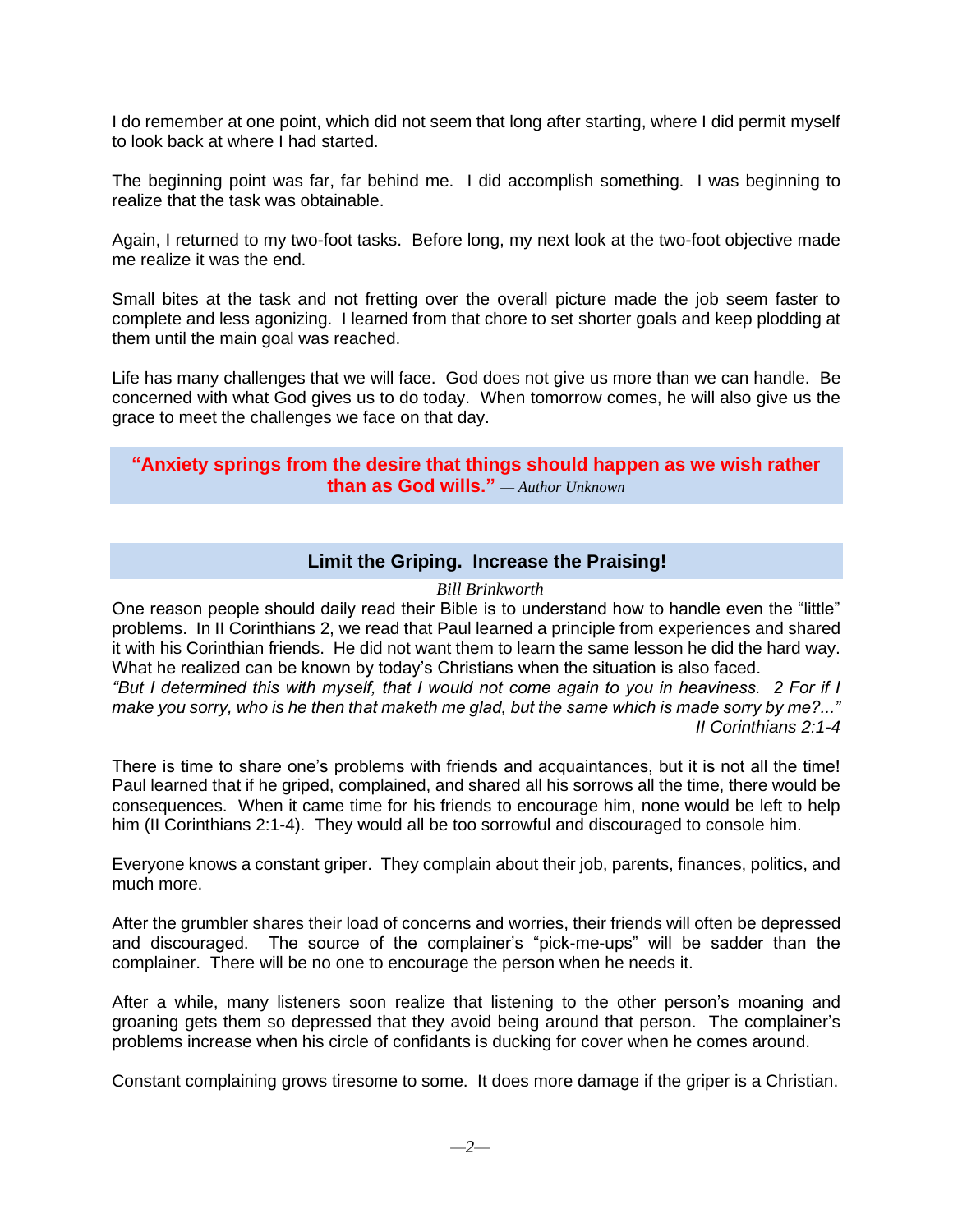When a Christian is heard grumbling, it also sends a message to the listener. It leaves an impression to the complainee that God cannot handle the person's problems. The person appears defeated because God seemingly could not help them in their situation. That is not the message that anyone should intentionally want anyone to learn. Does that mean one should "hold it in" all the time? No, it is a consideration that should be weighed when negative comments are spoken.

If more gave their difficulties and trials to God, there would be less need to be running to people to share one's troubles. God desires to be our first source of defense, not our last. Go to Him instead of spreading ideas that God is limited in areas of help. One can then share the goodness of God by telling others how the Lord delivered and helped them. God can help anyone with anything!

**"Pelopidas, when informed that the number of the enemy was double that of his army, replied, "So much the better. We shall conquer so many the more." His confidence and positive outlook were more encouraging than a thousand spears**."

*— Author Unknown*

## **"Hold the Fort, for I Am Coming!"**

#### *D. L. Moody*

<span id="page-2-0"></span>I am told that when General Sherman went through Atlanta towards the sea, he left in the fort in the Kennesaw Mountains a handful of men to guard some rations that he brought there.

General Hood got into the outer rear and attacked the fort, driving the men in from the exterior works into the inner works. For a long time, the battle raged fearfully.

Half of the men were killed or wounded. The general, who was in command, was wounded seven different times. When they were about ready to run up the white flag and surrender the fort, Sherman got within fifteen miles. Through the signal corps on the mountain, he sent the message, "Hold the fort. I am coming. W. T. Sherman." That message fired up the soldiers' hearts, and they held the fort until reinforcements came. The stronghold did not go into the hands of their enemies.

Mr. Bliss wrote a hymn entitled, "Hold the Fort for I am coming." We need to hold our "fort" and not give up serving the Lord. Our Saviour is in command, and He is coming.

> Ho! My comrades, see the signal Waving in the sky! Reinforcements now appearing. Victory is nigh!

> *Refrain: "Hold the fort, for I am coming," Jesus signals still, Wave the answer back to heaven, "By Thy grace we will."*